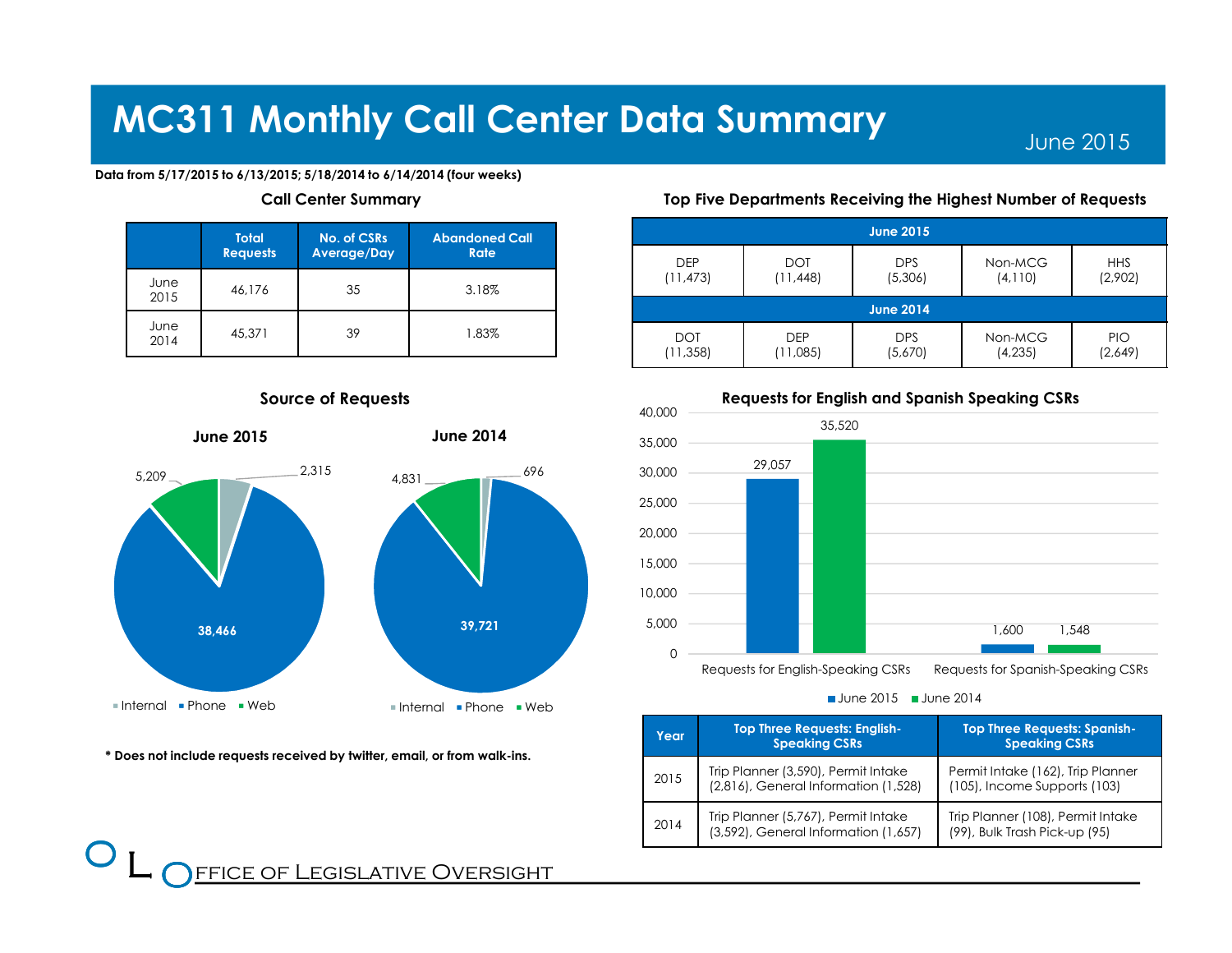July 2015

July 2015 data from 6/14/2015 to 7/11/2015; July 2014 data from 6/15/2014 to 7/12/2014 (four weeks)

### Call Center Summary

|  |  |  |  | Top Five Departments Receiving the Highest Number of Requests |
|--|--|--|--|---------------------------------------------------------------|
|  |  |  |  |                                                               |

July 2015

|              | <b>Total</b><br><b>Requests</b> | <b>No. of CSRs</b><br>Average/Day | <b>Abandoned Call</b><br>Rate |
|--------------|---------------------------------|-----------------------------------|-------------------------------|
| July<br>2015 | 46,967                          | 33                                | 3.55%                         |
| July<br>2014 | 44,473                          | 38                                | 2.15%                         |

### Source of Requests



\* Does not include requests received by twitter, email, or from walk-ins.

### $\bf{O}$  $\overline{\phantom{a}}$ **FFICE OF LEGISLATIVE OVERSIGHT**





### Requests for English and Spanish Speaking CSRs

July 2015 July 2014

| Year | <b>Top Three Requests: English-</b><br><b>Speaking CSRs</b>                 | <b>Top Three Requests: Spanish-</b><br><b>Speaking CSRs</b>               |
|------|-----------------------------------------------------------------------------|---------------------------------------------------------------------------|
| 2015 | Trip Planner (3,385), Permit Intake<br>(3,001), General Information (1,712) | Permit Intake (124), Income<br>Supports (121), Bulk Trash Pick-<br>up(88) |
| 2014 | Trip Planner (5,575), Permit Intake<br>(3,956), General Information (1,590) | Trip Planner (154), Permit Intake<br>(136), Income Supports (98)          |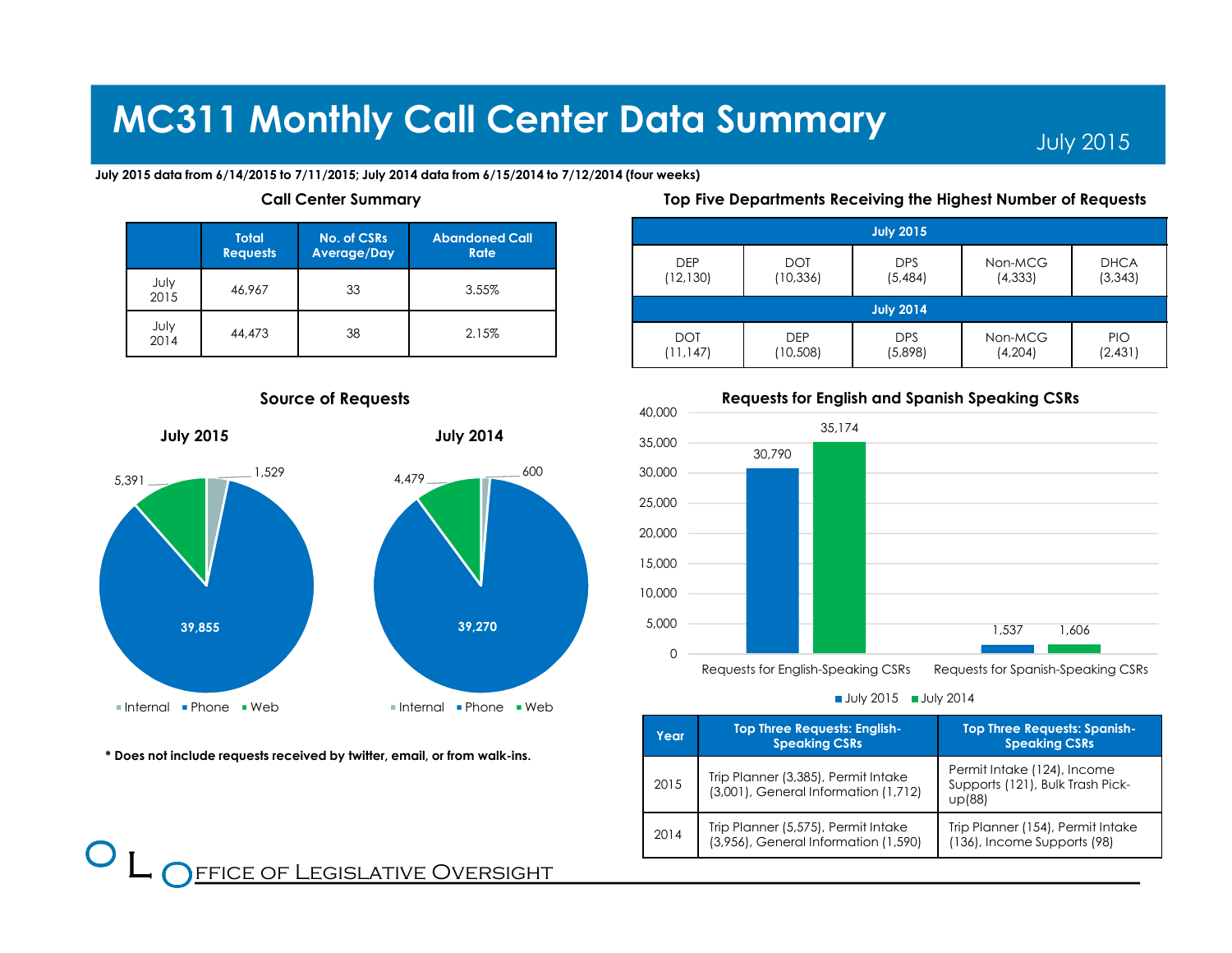July  $12^{\text{th}}$  – August  $8^{\text{th}}$ , 2015

#### Data from 7/12/2015 to 8/8/2015; 7/13/2014 to 8/9/2014 (four weeks)

| <b>Call Center Summary</b>                                                                                   |        |    |       |  |  |
|--------------------------------------------------------------------------------------------------------------|--------|----|-------|--|--|
| <b>Total Phone</b><br>No. of CSRs*<br><b>Abandoned</b><br><b>Call Rate</b><br><b>Requests</b><br>Average/Day |        |    |       |  |  |
| July 12 <sup>th</sup> –<br>August 8 <sup>th</sup> , 2015                                                     | 45.751 | 34 | 5.32% |  |  |
| July 13 <sup>th</sup> –<br>August 9 <sup>th</sup> , 2015                                                     | 43,406 | 40 | 1.89% |  |  |

\* Number of Customer Service Representatives (CSRs ) available to answer calls.



Source of Requests

\* Does not include requests received by twitter, email, or from walk-ins.

 $\bf{O}$  $\overline{\phantom{a}}$ 

### Top Five Departments Receiving the Highest Number of Requests

| July 12 <sup>th</sup> - August 8 <sup>th</sup> , 2015 |                        |                     |                       |                        |  |  |
|-------------------------------------------------------|------------------------|---------------------|-----------------------|------------------------|--|--|
| <b>DEP</b><br><b>DOT</b><br>(9,812)<br>(14, 975)      |                        | Non-MCG<br>(5,884)  | <b>DPS</b><br>(5,883) | <b>DHCA</b><br>(4,106) |  |  |
| July 13 <sup>th</sup> - August 9 <sup>th</sup> , 2014 |                        |                     |                       |                        |  |  |
| <b>DEP</b><br>(10,751)                                | <b>DOT</b><br>(10,735) | Non-MCG<br>(6, 397) | <b>DPS</b><br>(6,015) | <b>FIN</b><br>(3, 567) |  |  |



| <b>Top Three Requests: English-</b><br>Year<br><b>Speaking CSRs</b> |                                                                                | <b>Top Three Requests: Spanish-</b><br><b>Speaking CSRs</b>            |  |
|---------------------------------------------------------------------|--------------------------------------------------------------------------------|------------------------------------------------------------------------|--|
| July $12^{th}$ –<br>August 8th, 2015                                | Permit Intake (3,404), Trip<br>Planner (3,389), General<br>Information (1,617) | Permit Intake (168), Income<br>Supports (108), Trip Planner (92)       |  |
| July $13^{th}$ –<br>August 9th, 2014                                | Trip Planner (5,581), Permit<br>Intake (3,997), General<br>Information (1,440) | Income Supports (138),<br>Trip Planner (126), Permit<br>Intake $(119)$ |  |

### Requests for English and Spanish Speaking CSRs

FFICE OF LEGISLATIVE OVERSIGHT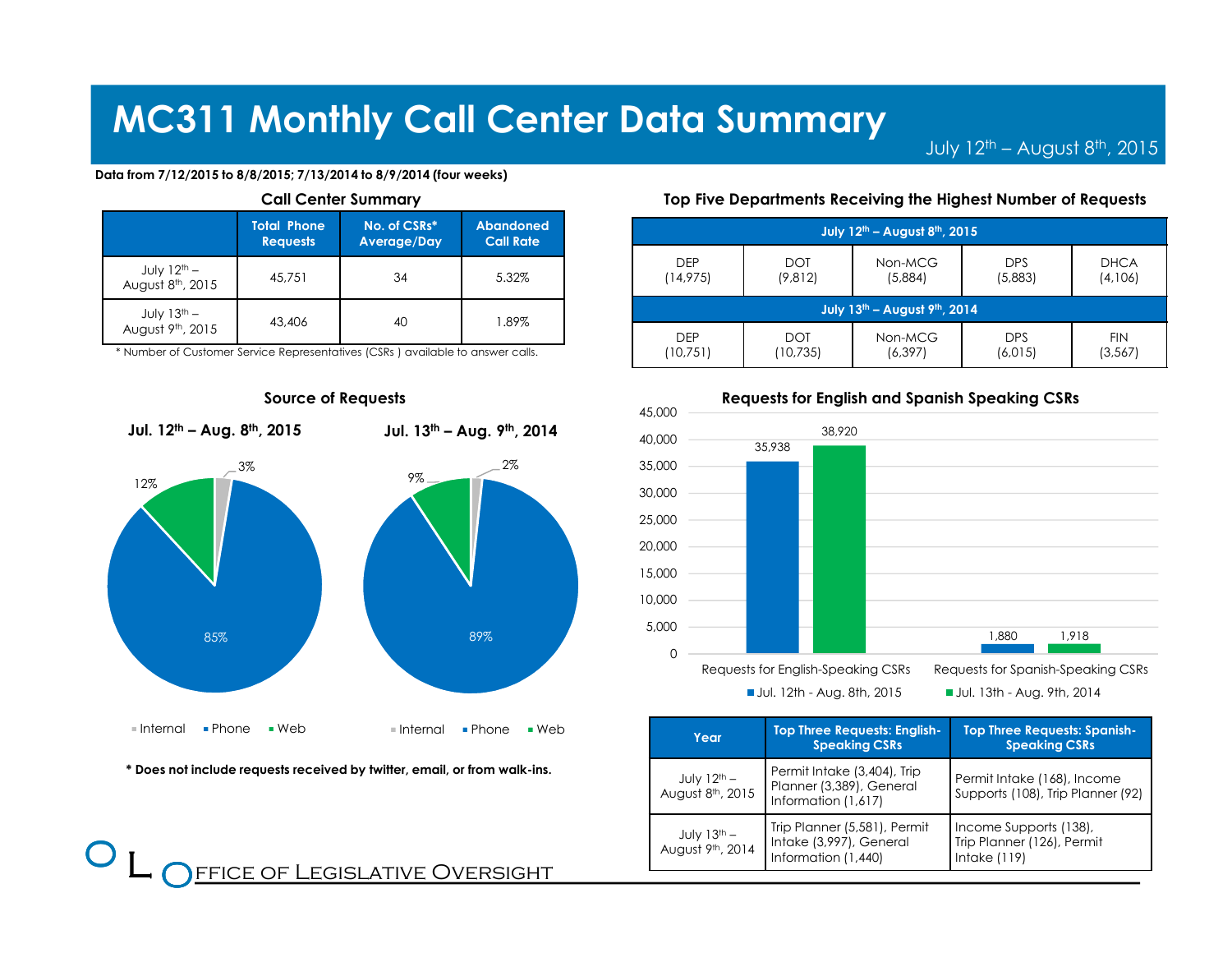August 9th – September 5th, <sup>2015</sup>

### Data from 8/9/2015 to 9/5/2015; 8/10/2014 to 9/6/2014 (four weeks)

| <b>Call Center Summary</b>                                                                                   |        |    |       |  |  |
|--------------------------------------------------------------------------------------------------------------|--------|----|-------|--|--|
| <b>Total Phone</b><br>No. of CSRs*<br><b>Abandoned</b><br><b>Call Rate</b><br><b>Requests</b><br>Average/Day |        |    |       |  |  |
| August $9^{\text{th}}$ –<br>September 5 <sup>th</sup> , 2015                                                 | 46.812 | 34 | 4.13% |  |  |
| August 10 <sup>th</sup> –<br>September 6 <sup>th</sup> , 2014                                                | 45.223 | 35 | 2.52% |  |  |

\* Number of Customer Service Representatives (CSRs ) available to answer calls.



\* Does not include requests received by Twitter, email, or from walk-ins.

 $\bf{O}$  $\overline{\phantom{a}}$ 

### Top Five Departments Receiving the Highest Number of Requests

| August 9th - September 5th, 2015                           |            |            |         |            |  |  |
|------------------------------------------------------------|------------|------------|---------|------------|--|--|
| <b>DEP</b>                                                 | <b>DOT</b> | <b>DPS</b> | Non-MCG | <b>HHS</b> |  |  |
| (11,096)                                                   | (9, 119)   | (5,713)    | (5,051) | (3,350)    |  |  |
| August 10 <sup>th</sup> – September 6 <sup>th</sup> , 2014 |            |            |         |            |  |  |
| <b>DOT</b>                                                 | <b>DEP</b> | <b>DPS</b> | Non-MCG | <b>FIN</b> |  |  |
| (10, 468)                                                  | (10,093)   | (5, 421)   | (5,027) | (3,107)    |  |  |



### Requests for English and Spanish Speaking CSRs

| Year                                                | <b>Top Three Requests: English-</b><br><b>Speaking CSRs</b>                    | <b>Top Three Requests: Spanish-</b><br><b>Speaking CSRs</b>                                    |
|-----------------------------------------------------|--------------------------------------------------------------------------------|------------------------------------------------------------------------------------------------|
| August 9 <sup>th</sup> –<br>September 5th, 2015     | Trip Planner (2,635), Permit<br>Intake (2,501), General<br>Information (1,023) | Permit Intake (134), Trip<br>Planner (97), Bulk Trash (96)                                     |
| August $10th$ –<br>September 6 <sup>th</sup> , 2014 | Trip Planner (5,687), Permit<br>Intake (3,607), General<br>Information (1,528) | Income Supports (149), Trip<br>Planner (138), Medicaid<br>Assistance Eligibility Program (122) |

## <u>FFICE OF LEGISLATIVE OVERSIGHT</u>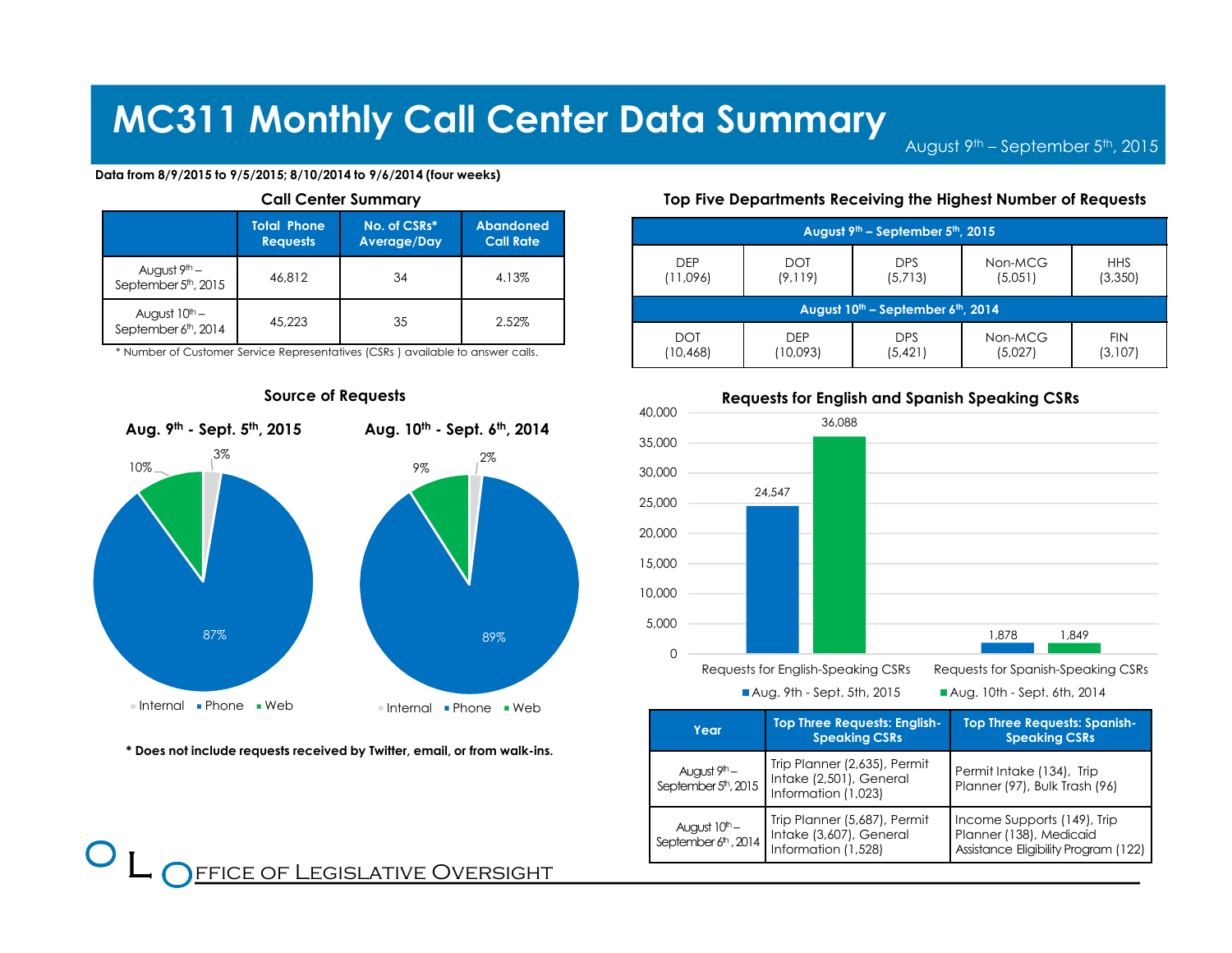September 6<sup>th</sup> – October 3<sup>rd</sup>, 2015

### Data from 9/6/2015 to 10/3/2015; 9/7/2014 to 10/4/2014 (four weeks)

| <b>Call Center Summary</b>             |                                       |                             |                                      |  |
|----------------------------------------|---------------------------------------|-----------------------------|--------------------------------------|--|
|                                        | <b>Total Phone</b><br><b>Requests</b> | No. of CSRs*<br>Average/Day | <b>Abandoned</b><br><b>Call Rate</b> |  |
| September $6th$ –<br>October 3rd, 2015 | 40,876                                | 35                          | 4.17%                                |  |
| September $7th$ –<br>October 4th, 2014 | 41.617                                | 38                          | 2.72%                                |  |

\* Number of Customer Service Representatives (CSRs ) available to answer calls.



\* Does not include requests received by Twitter, email, or from walk-ins.

**FFICE OF LEGISLATIVE OVERSIGHT** 

 $\bf{O}$  $\overline{\phantom{a}}$ 

### Top Five Departments Receiving the Highest Number of Requests

| September 6th - October 3rd, 2015                          |            |            |            |          |
|------------------------------------------------------------|------------|------------|------------|----------|
| <b>DEP</b>                                                 | <b>DOT</b> | <b>DPS</b> | <b>FIN</b> | Non-MCG  |
| (9, 554)                                                   | (9, 384)   | (5,401)    | (5,227)    | (4, 141) |
| September 7 <sup>th</sup> – October 4 <sup>th</sup> , 2014 |            |            |            |          |
| <b>DOT</b>                                                 | <b>DFP</b> | <b>DPS</b> | <b>FIN</b> | Non-MCG  |
| (10,836)                                                   | (8,718)    | (5,522)    | (5,476)    | (4,734)  |



Requests for English and Spanish Speaking CSRs

Total requests for English-Speaking CSRS in 2015 may be underrepresented as additional requests may be included in the over 21,000 requests that were classified as "Other Language."

| Year                                             | <b>Top Three Requests: English-</b><br><b>Speaking CSRs</b>            | <b>Top Three Requests: Spanish-</b><br><b>Speaking CSRs</b>                                         |
|--------------------------------------------------|------------------------------------------------------------------------|-----------------------------------------------------------------------------------------------------|
| September $6th$ –<br>October 3rd, 2015           | Trip Planner (1,834), Permit<br>Intake (1,334), Tax Payment<br>(856)   | Permit Intake (195), Trip Planner<br>(140), HHS Office of Eligibility and<br>Support Services (131) |
| September 7 <sup>th</sup> -<br>October 4th, 2014 | Trip Planner (5,765), Permit<br>Intake (3,607), Tax Payment<br>(1,426) | Income Supports (209), Trip Planner<br>$(165)$ , Permit Intake $(124)$                              |

### Source of Requests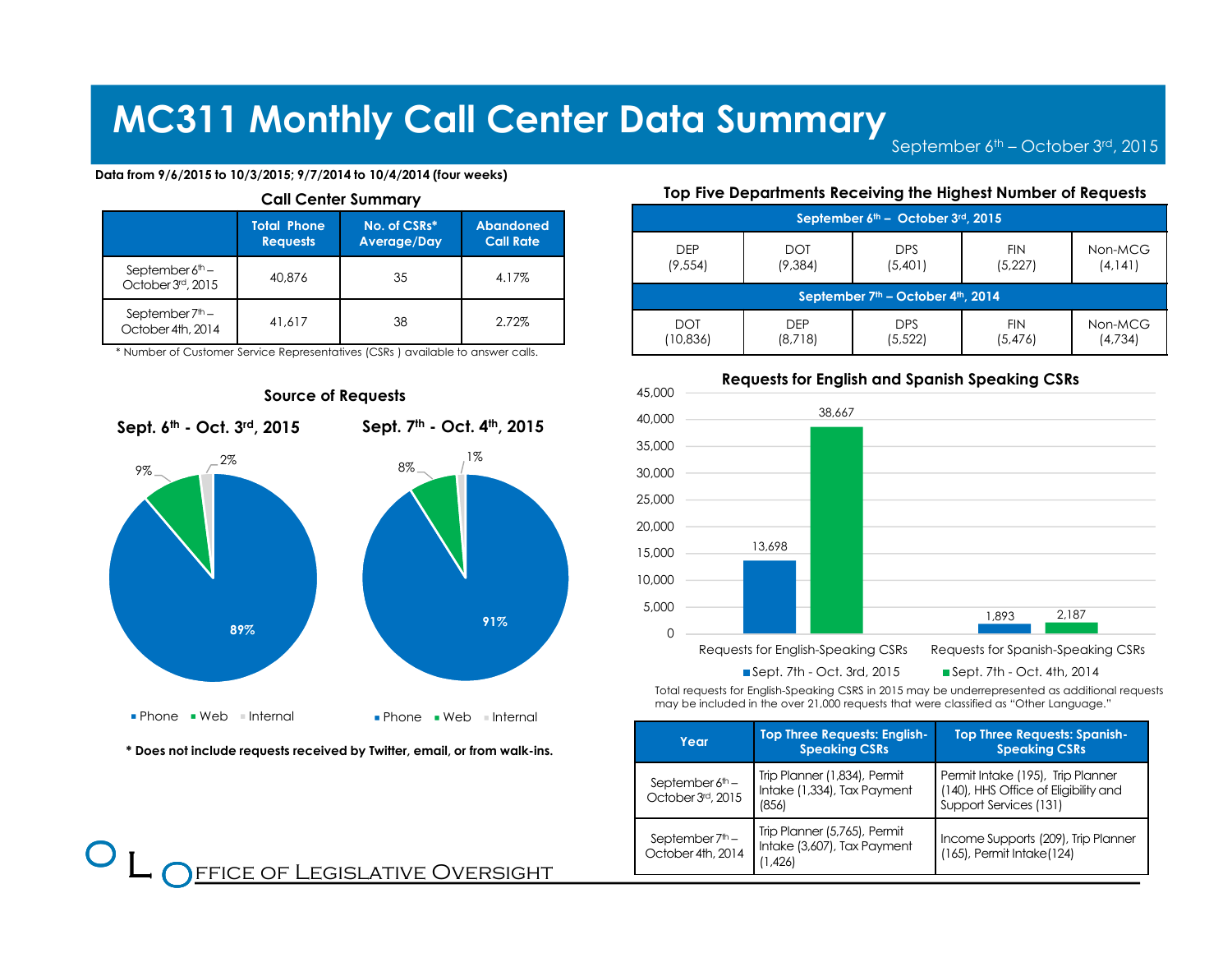October 4<sup>th</sup> – October 31st, 2015

### Data from 10/4/2015 to 10/31/2015; 10/5/2014 to 11/1/2014 (four weeks)

| <b>Call Center Summary</b>                      |                                                                                                              |    |       |  |
|-------------------------------------------------|--------------------------------------------------------------------------------------------------------------|----|-------|--|
|                                                 | <b>Total Phone</b><br>No. of CSRs*<br><b>Abandoned</b><br><b>Call Rate</b><br><b>Requests</b><br>Average/Day |    |       |  |
| October $4^{\text{th}}$ –<br>October 31st, 2015 | 39,522                                                                                                       | 38 | 2.71% |  |
| October $5th$ –<br>November 1st, 2014           | 40.387                                                                                                       | 36 | 3.86% |  |

\* Number of Customer Service Representatives (CSRs ) available to answer calls.



<u>FFICE OF LEGISLATIVE OVERSIGHT</u>

 $\bf{O}$  $\overline{\phantom{a}}$ 

### Top Five Departments Receiving the Highest Number of Requests

| October 4 <sup>th</sup> - October 31st, 2015 |            |            |         |            |
|----------------------------------------------|------------|------------|---------|------------|
| <b>DEP</b>                                   | <b>DOT</b> | <b>DPS</b> | Non-MCG | <b>HHS</b> |
| (9, 479)                                     | (9, 384)   | (5, 453)   | (3,900) | (3,742)    |
| October 5 <sup>th</sup> – November 1st, 2014 |            |            |         |            |
| <b>DOT</b>                                   | <b>DEP</b> | <b>DPS</b> | Non-MCG | <b>HHS</b> |
| (10,134)                                     | (8,387)    | (5,824)    | (4,229) | (4,054)    |



| Year                                  | <b>Top Three Requests: English-</b><br><b>Speaking CSRs</b>                   | <b>Top Three Requests: Spanish-</b><br><b>Speaking CSRs</b>                                         |
|---------------------------------------|-------------------------------------------------------------------------------|-----------------------------------------------------------------------------------------------------|
| October $4th$ –<br>October 31st, 2015 | Trip Planner (4,426), Permit<br>Intake (3,687), Tax Billing<br>(1.134)        | Permit Intake (184), Trip Planner<br>(121), HHS Office of Eligibility and<br>Support Services (110) |
| October $5th$ –<br>November 1st, 2014 | Trip Planner (5,586), Permit<br>Intake (3,882), General<br>Information(1,492) | Income Supports (147), Medicaid<br>Assistance Eligibility Program (138),<br>Trip Planner(134)       |

### Source of Requests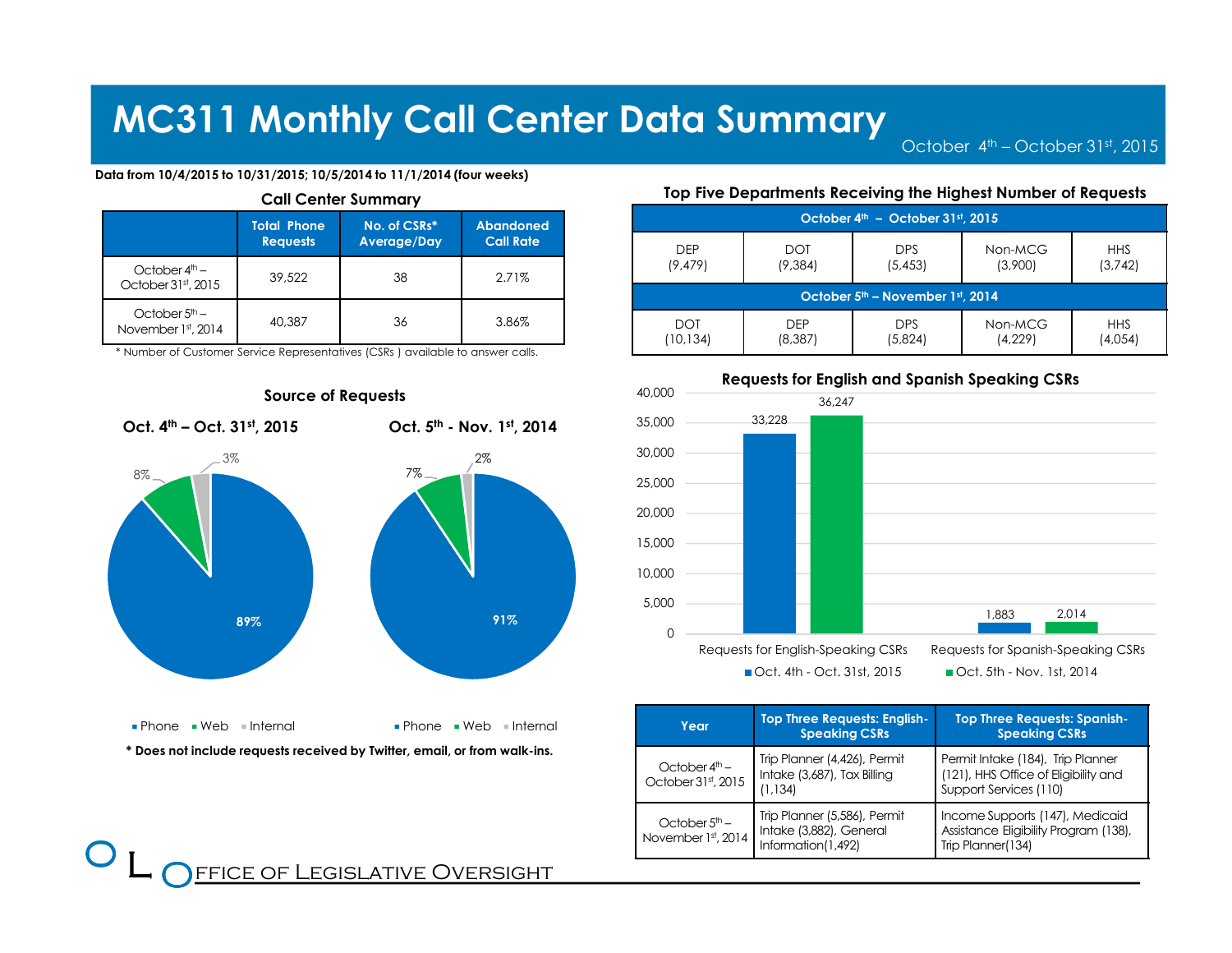November  $1<sup>st</sup>$  – November 28<sup>th</sup> 2015

### Data from 11/1/2015 to 11/28/2015; 11/2/2014 to 11/29/2014 (four weeks)

| <b>Call Center Summary</b>                           |                                                                                                              |    |       |  |
|------------------------------------------------------|--------------------------------------------------------------------------------------------------------------|----|-------|--|
|                                                      | <b>Total Phone</b><br>No. of CSRs*<br><b>Abandoned</b><br><b>Call Rate</b><br>Average/Day<br><b>Requests</b> |    |       |  |
| November $1st$ –<br>November 28 <sup>th</sup> , 2015 | 42.797                                                                                                       | 36 | 3.57% |  |
| November $2nd$ –<br>November 29th, 2014              | 42.265                                                                                                       | 37 | 4.19% |  |

\* Number of Customer Service Representatives (CSRs ) available to answer calls.



\* Does not include requests received by Twitter, email, or from walk-ins.

### Top Five Departments Receiving the Highest Number of Requests

|                                    | November 1st - November 28th, 2015 |            |            |            |  |
|------------------------------------|------------------------------------|------------|------------|------------|--|
| <b>DOT</b>                         | <b>DEP</b>                         | <b>DPS</b> | <b>HHS</b> | Non-MCG    |  |
| (10,184)                           | (9, 411)                           | (5,635)    | (3, 598)   | (3, 513)   |  |
| November 2nd - November 29th, 2014 |                                    |            |            |            |  |
| <b>DOT</b>                         | <b>DFP</b>                         | <b>DPS</b> | Non-MCG    | <b>FIN</b> |  |
| (9,780)                            | (8,128)                            | (5,196)    | (4, 114)   | (3.839)    |  |



| Year                                    | <b>Top Three Requests:</b><br><b>English-Speaking CSRs</b>                     | <b>Top Three Requests: Spanish-</b><br><b>Speaking CSRs</b>                                         |
|-----------------------------------------|--------------------------------------------------------------------------------|-----------------------------------------------------------------------------------------------------|
| November $1st$ –<br>November 28th, 2015 | Trip Planner (3,783), Permit<br>Intake (3,797), General<br>Information (1,728) | Permit Intake (260), HHS Office of<br>Eligibility and Support Services (153),<br>Trip Planner (121) |
| November $2nd$ –<br>November 29th, 2014 | Trip Planner (4,702), Permit<br>Intake (3,589), General<br>Information (1,870) | Income Supports (167), Medicaid<br>Assistance Eligibility Program (130),<br>Trip Planner (118)      |

### Source of Requests

FFICE OF LEGISLATIVE OVERSIGHT

 $\bf{O}$  $\overline{\phantom{a}}$